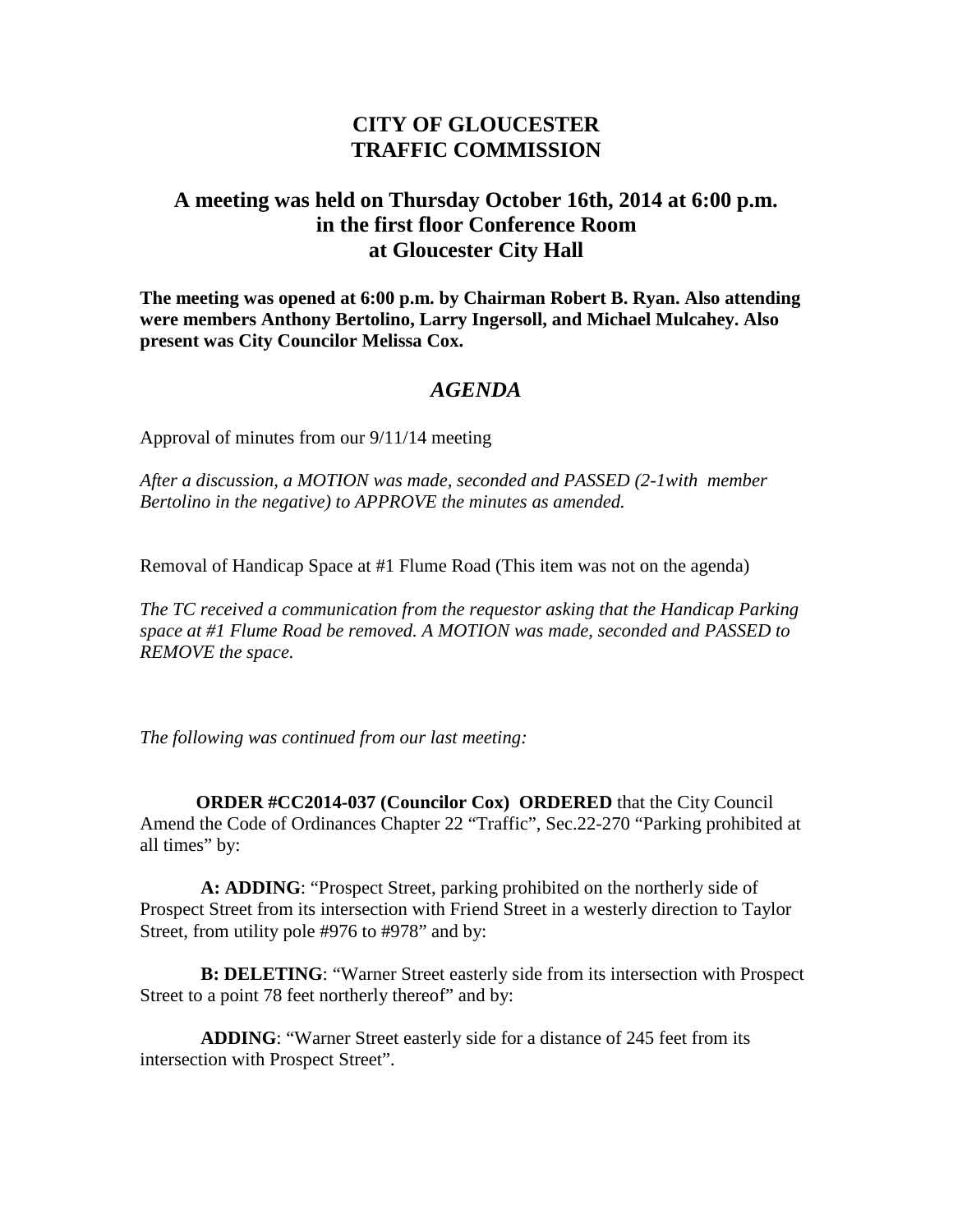*(September Meeting) After a discussion and speaking with Councilor Cox, this order was separated into two sections, A & B. A MOTION was made, seconded and PASSED to CONTINUE the decision of section A until a group site visit can be conducted and the area neighbors can be contacted. The order wording also needs to be adjusted stating for a distance of 230 feet instead of the utility pole numbers.* 

*Since the new sidewalks have been installed in this area, the raised curbing has prevented cars from pulling onto the sidewalk to park, making the street narrower. This is a heavily traveled area and some members of the TC have heard numerous complaints about the narrowness of this area. There is also some concern about the location of the yellow dividing line which may need to be adjusted if the order is later approved. There is also a concern with neighborhood parking as few of the residences in the area have off street parking available.*

*A MOTION was then made, seconded and PASSED to APPROVE section B of the order concerning Warner Street. This is also a heavily traveled street that is narrow, but the homes have off street parking available. Councilor Cox has not spoken to the residents of this area as of this decision.* 

*(October Meeting) After a discussion and a site visit on 10/08 (present were members Ryan, Bertolino, Ingersoll, Mulcahey and City Councilors Cox, Whynot and Romeo-Theken) the following occurred.:* 

*A MOTION was made by member Bertolino to CONTINUE this matter until the neighborhood meeting (scheduled for 10/22) can be held. No second for this motion was presented and the motion failed.*

*A MOTION was then made, seconded and PASSED (vote was 2-1 with member Bertolino in the negative as he believed the length of the no parking zone was excessive) to NOT RECOMMEND Section A of the order as written but to suggest that the order be amended to read:*

*Prospect Street, parking prohibited on the northerly side from its intersection with Friend Street for a distance of 125 feet in a westerly direction (sign can be installed on pole #977); also:*

*At the northwest corner of Prospect and Taylor Streets (by the big rock) a sign be erected for the 'No Parking here to corner' zone and if possible, diagonal white street markings be painted to help enforce the zone; and also:*

*It is very imperative that the current yellow line in the street be adjusted. It was clear to all present during the site visit that the line was off approximately 3-5 feet at some points. It seems the line location was in error or possibly painted with the anticipation of a new no parking order.*